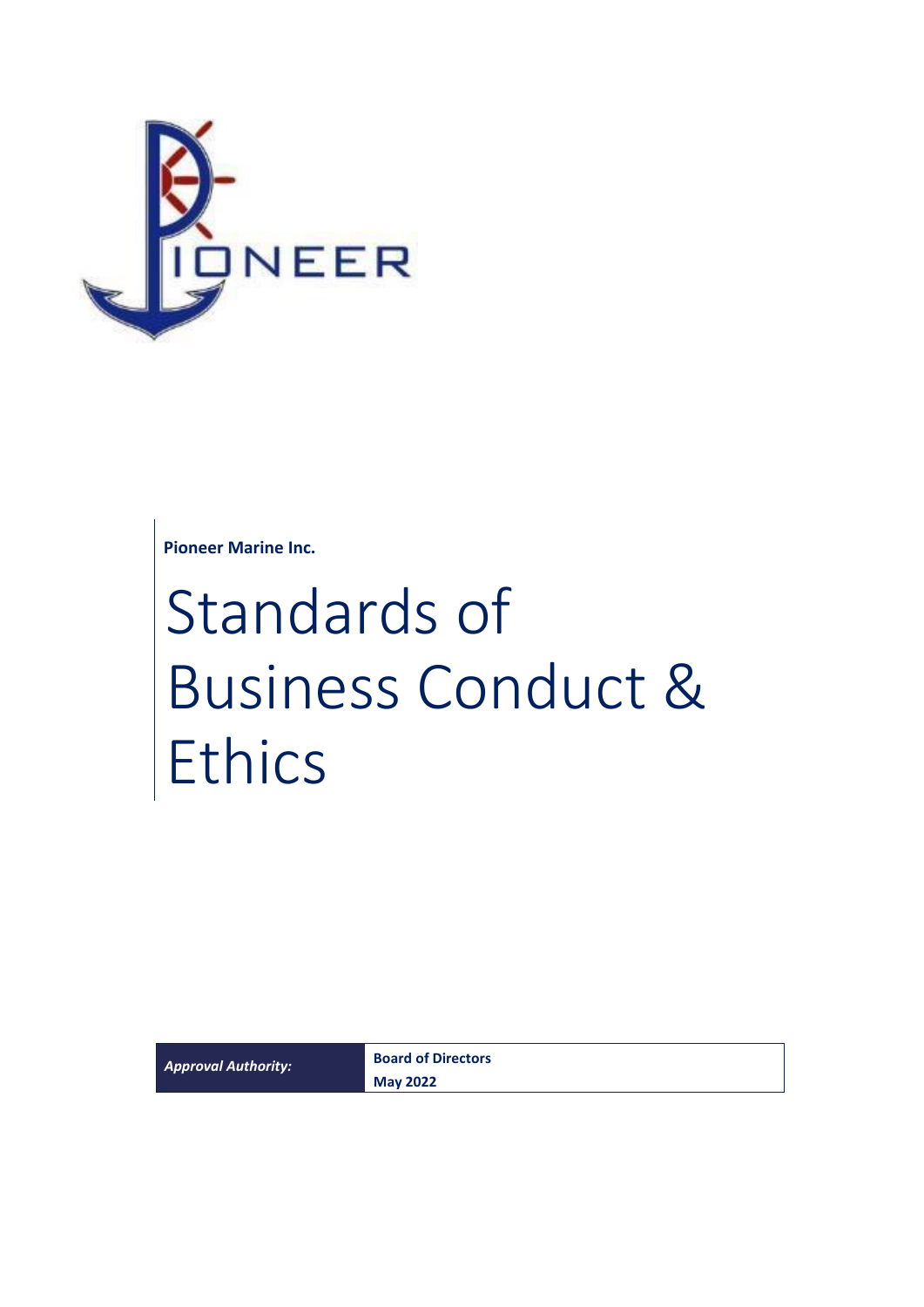

# **Table of Contents**

| А.        |  |
|-----------|--|
| <b>B.</b> |  |
|           |  |
|           |  |
|           |  |
|           |  |
|           |  |
|           |  |
|           |  |
|           |  |
|           |  |
|           |  |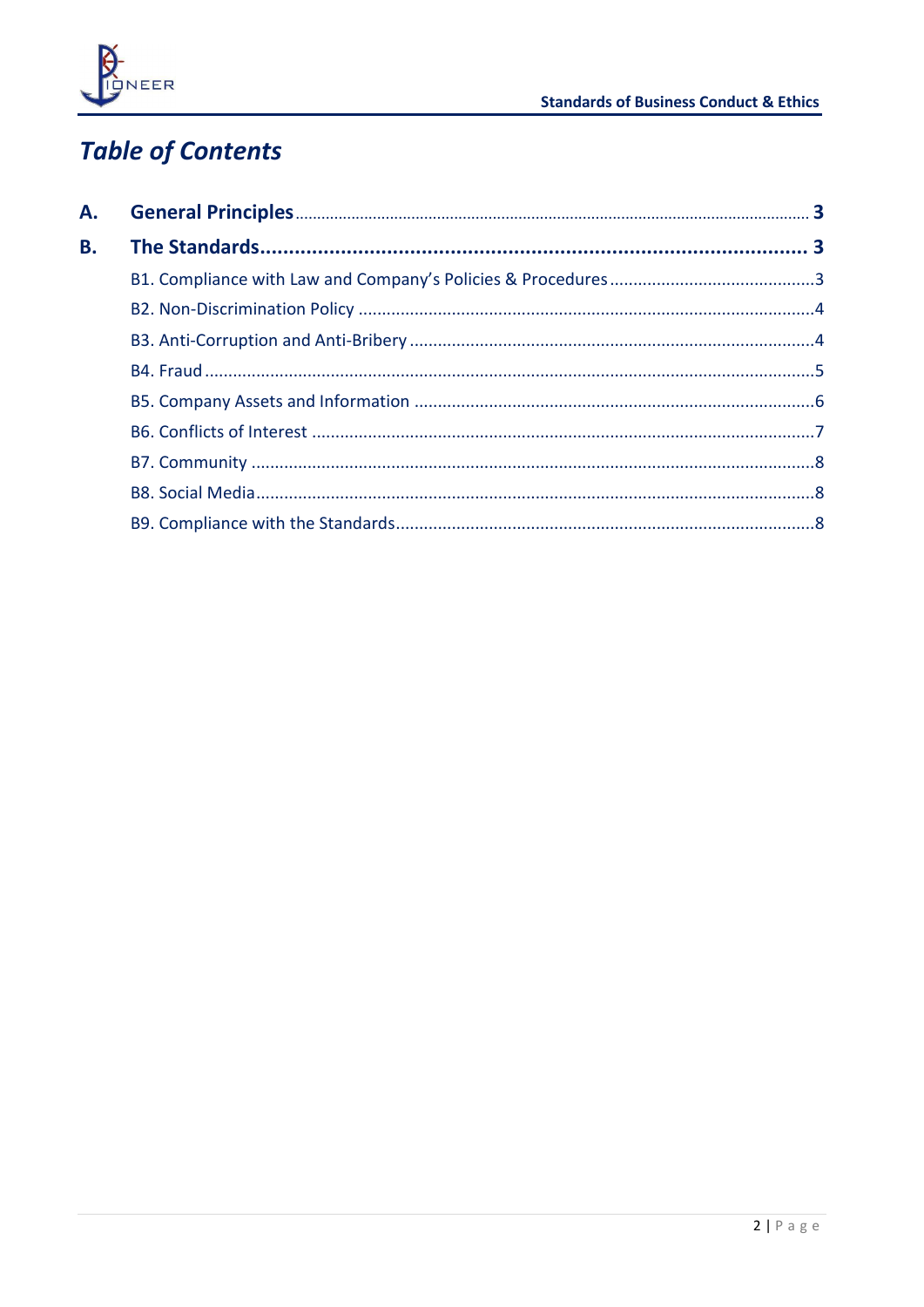

## <span id="page-2-0"></span>*A. General Principles*

As responsible business leaders, it is not enough to do things right; it is also important to do them in the right way. Our business decisions and actions must be ethical and in full compliance with legal requirements.

These Standards of Business Conduct & Ethics ("Standards") are a way of life at Pioneer Marine Inc. Group (the "Company") and reflect our continued commitment to manage our business activities with integrity.

The Standards summarize the business practices that guide our decision-making and business activities.

The business of the Company is managed by the Executive Management Team ("EMT"). The basic responsibility of the Directors is to act honestly and in good faith with a view to the best interests of the Company.

In carrying out their duties and responsibilities and setting the general policies pursuant to which the Company operates, Directors should endeavor to promote fair dealing by the Company and its employees, officers and agents with customers, suppliers, competitors and employees.

In carrying out their duties and responsibilities, Directors should endeavor to comply, and to cause the Company to comply, with applicable governmental laws, rules and regulations. Directors should endeavor to cause the Company to proactively promote ethical behavior and to encourage employees to report evidence of illegal or unethical behavior to appropriate Company personnel.

It is important that all employees/Directors take the time to review this document and make a commitment to uphold its requirements. Although these Standards do not cover the full spectrum of employee activities, they are indicative of the Company's commitment to maintain high Standards of ethical conduct, and are descriptive of the type of practices expected from employees in all circumstances. It is the responsibility of each employee and Director, to apply common sense, together with their highest personal ethical standards, in making business decisions.

Violations of these Standards will not be tolerated. Consequences for such violations may include disciplinary action, ranging from a warning or reprimand, up to and including termination of employment; if needed, civil legal action or referral for criminal prosecution may occur. Employees/Directors who have willfully failed to report a violation of these Standards, may also be subject to disciplinary action; refer to [Section: Compliance with the Standards](#page-7-2) for further guidance on the matter.

### <span id="page-2-1"></span>*B. The Standards*

#### <span id="page-2-2"></span>*B1. Compliance with Law and Company's Policies & Procedures*

The Company is aware of and strictly obeys the laws, regulations of the countries and regulatory authorities that apply to the Company's business. We are responsible for understanding these laws and regulations as they apply to our jobs and for preventing, detecting and reporting instances of noncompliance in the appropriate manner (refer t[o Section: Compliance with the Standards\)](#page-7-2).

There are no circumstances at the Company, that would allow us to disregard any law or regulatory requirement in the conduct of our business and no such activity will be tolerated. All employees/Directors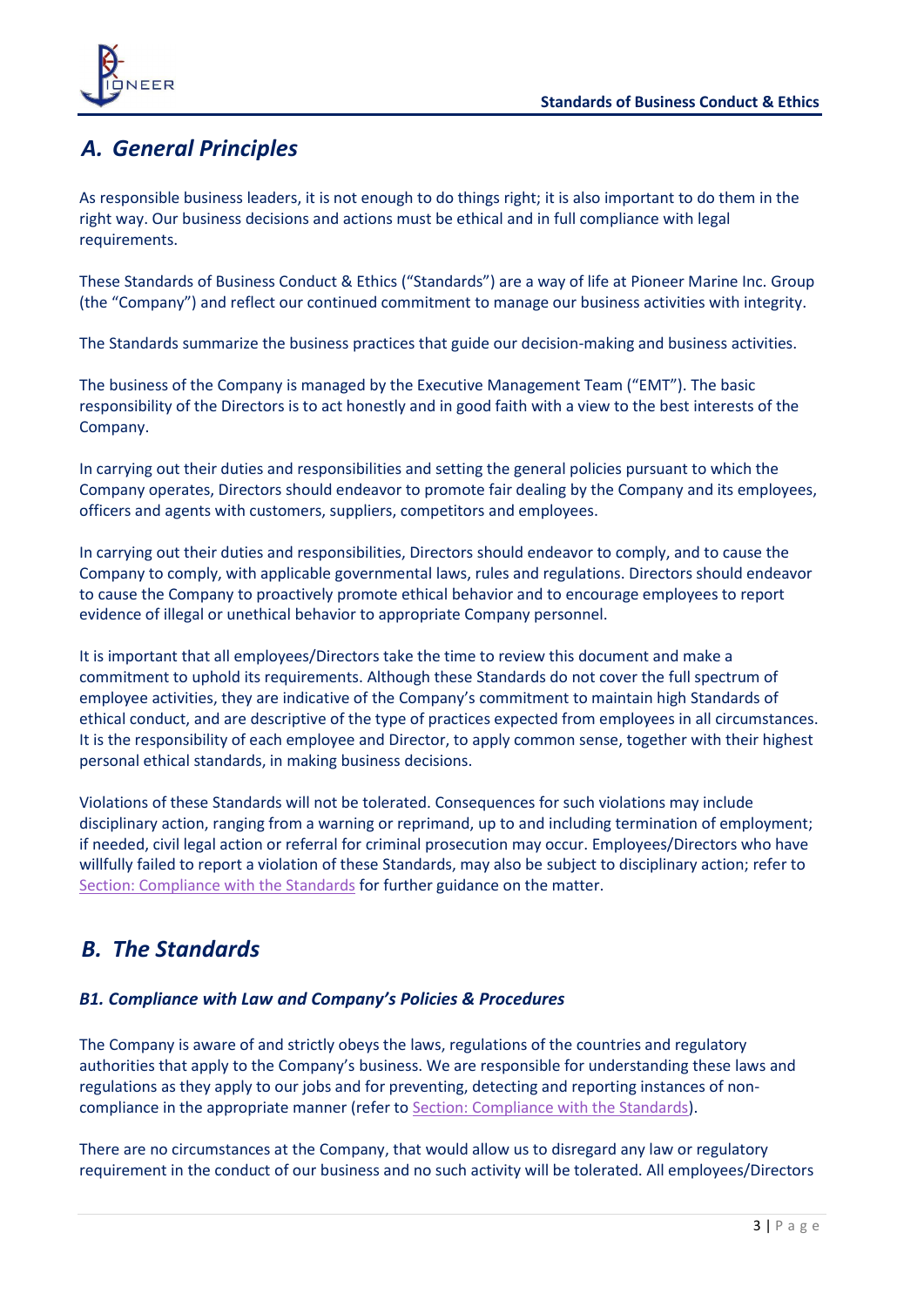

are committed to not engaging in any kind of criminal activity, trade in prohibited/contraband items, sale/purchase or usage of prohibited drugs and narcotics, or any activity which will be considered illegal as per any applicable law, at the place where the activity is being conducted.

All employees/Directors are expected to comply at all times with the Company's approved policies & procedures.

#### <span id="page-3-0"></span>*B2. Non-Discrimination Policy*

We treat people fairly and respect human rights. The Company values the diversity of its employees and is committed to providing equal opportunities in all aspects of employment to all employees, without regard to race, sex, national origin or religion.

Employees should use reasonable efforts to seek business partners for the Company that do not discriminate in hiring or in their employment practices, and who make decisions about hiring, salary, benefits, training opportunities, work assignments, advancement, discipline, termination and retirement, solely on the basis of a person's ability to do the job.

The Company will not tolerate harassment of any nature on the basis of sex, race, color, religion, national origin, age or disability. All such harassment, whether it occurs in the workplace or outside work, is strictly prohibited. Jokes, threats, coercion or intimidation based upon sex, race, color, national origin, age or disability are also prohibited.

We take allegations of harassment and unlawful discrimination seriously and address all such concerns that are raised, as described i[n Section: Compliance with the Standards.](#page-7-2)

#### <span id="page-3-1"></span>*B3. Anti-Corruption and Anti-Bribery*

It is our policy to conduct all our business with integrity, adopting a zero-tolerance approach to bribery and corruption. We are committed to acting professionally, fairly and in an honest and ethical manner in all our business dealings and relationships, wherever we operate or propose to operate; implementing and enforcing effective systems to counter bribery and corruption is of highest priority.

We will uphold all laws relevant to countering bribery and corruption in all the jurisdictions in which we operate, as well as any other applicable laws, statutes, regulations or codes of other countries relating to anti-bribery or anti-corruption (collectively referred to as "Anti-corruption Legislation"). Penalties and fines under these laws can be severe.

#### *What is Bribery?*

A "bribe" is an inducement, advantage, benefit or reward of any kind offered, promised or provided, either directly or through an intermediary, in order to influence the making or not making, or implementation of a decision or act, or, to facilitate or expedite a routine function by the party concerned.

#### *Gifts and Hospitality – What is acceptable*

This policy does not prohibit normal and appropriate hospitality (given and received) to or from third parties.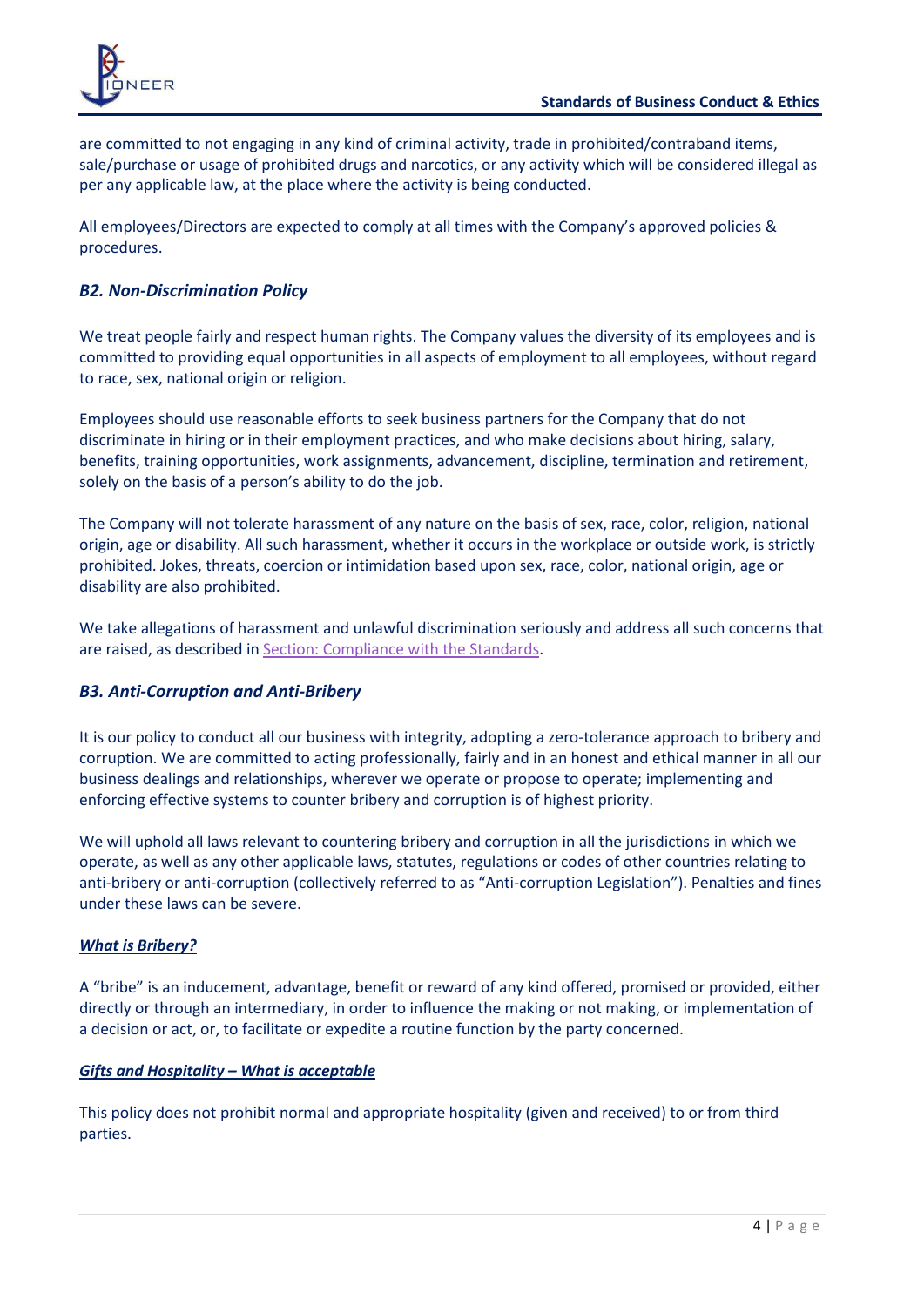

"Gifts" include physical objects, services, favors or other items of value. Some business situations call for giving gifts or receiving gifts. Gift giving and receiving practices vary among cultures. In all cases gifts given or received by the Company employees/Directors must be legal and reasonable.

The giving or receipt of gifts and hospitality is generally acceptable if:

- (a) It is not made with the intention of influencing either the Company or a third party to obtain or retain business or a business advantage;
- (b) It complies with local written law;
- (c) It is given in the Company's name, not in your name;
- (d) It does not include cash or a cash equivalent (such as gift certificates or vouchers);
- (e) The value and nature is appropriate in the circumstances;
- (f) It is given openly, not secretly; and,
- (g) It is not given to "facilitate" or expedite a routine procedure;

#### *Record-Keeping*

We must keep financial records and have appropriate internal controls in place, which will evidence the business reason for making payments or providing gifts or hospitality to third parties; accordingly, you must ensure all expenses claims relating to hospitality, gifts or expenses incurred to third parties are submitted in accordance with this policy, and the "Travelling & Expenses" guidelines and specify the reason for the expenditure in reasonable detail.

All accounts, invoices, memoranda and other documents and records relating to dealings with third parties should be prepared and maintained with strict accuracy and completeness. No accounts must be kept "offbook" to facilitate or conceal improper payments. In many cases, the cover up of a transaction or omission to report a transaction that violates an applicable anti-corruption legislation by mischaracterizing it on the Company's books and records (such as an expense account), is a separate offence under such legislation.

#### *Due Diligence*

The Company and any person acting on its behalf, must take all necessary precautions to ensure that business relationships are formed only with reputable and qualified third parties.

#### <span id="page-4-0"></span>*B4. Fraud*

The prevention, detection and reporting of fraud is the responsibility of all employees/Directors of the Company.

The Company's Management is further expected to be familiar with the types of improprieties that might occur within their areas of responsibility, and be alert for any indication of fraud or irregularity.

"Fraud" is defined as the intentional, false representation or concealment of facts for personal or corporate gain. Actions constituting fraud include, but are not limited to:

- (a) Misappropriation of funds, securities, supplies, or other assets;
- (b) Impropriety in the handling or reporting of money or financial transactions;
- (c) Intentional fraudulent reporting of the company's financial position;
- (d) Profiteering because of insider knowledge of the company activities;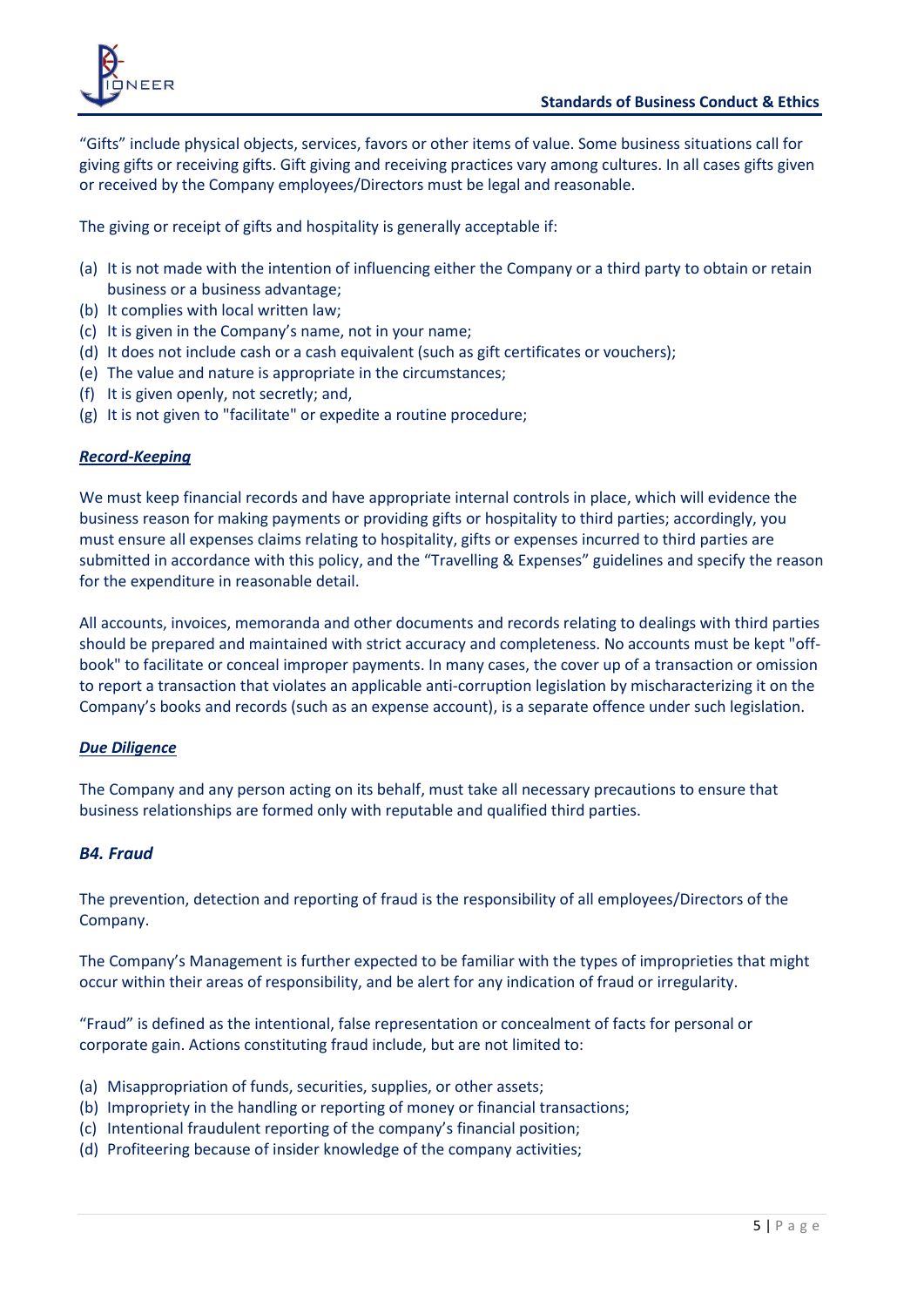

- (e) Accepting or seeking anything of material value from contractors, vendors, or persons providing services/materials to the Company with the intent or result of personal gain;
- (f) Destruction, removal, or inappropriate use of records, furniture, fixtures, and equipment; or,
- (g) Any similar or related inappropriate conduct.

Employees/Directors who detect or suspect a fraud has occurred, must report the incident immediately, as described in [Section: Compliance with the Standards.](#page-7-2) Any employee/Director who suspects dishonest or fraudulent activity should not attempt to:

- (a) Personally, conduct investigations or interviews/interrogations related to any suspected fraudulent act; or,
- (b) Contact the suspected individual to determine facts or demand restitution.

#### <span id="page-5-0"></span>*B5. Company Assets and Information*

Individually and collectively, our personal integrity supports the honest use of Company assets and information in ethical dealing(s) with employees and others. Business needs take priority in the allocation of our time at work. Use of Company assets and information is for business purposes only, unless otherwise authorized by the Company's Management.

#### *Data Confidentiality/Privacy*

During employment with the Company, employees are provided with access to certain records, reports, processes, plans, bids, proposals, and other documents, databases or software that are considered to be proprietary or confidential information.

Unauthorized disclosure or misuse of this information could have serious consequences; for example, we could be placed at a competitive disadvantage, our financial stability could be affected, we could be exposed to legal liability, or, our reputation could be compromised.

Therefore, employees are prohibited from discussing or disclosing any confidential information about the Company unless properly authorized to do so. This includes sharing information with any external thirdparty, as well as limiting the sharing of information within the Company on a "need to know" basis only. This requirement remains in effect during and after employment with the Company.

All Company's employees are expected to sign a Confidentiality Agreement.

Written approval from the Company's CEO, is required prior to disclosing any confidential information.

Where authorization for disclosure of information to a third-party has been given, the employee(s) involved must ensure that an appropriate Confidentiality Agreement has been executed.

The Company will abide by all applicable legal requirements protecting the privacy of customers' and employees' personal information. We must all ensure that appropriate processes and systems are in place, to safeguard access to this type of information.

We respect customer and employee related information and protect its security, confidentiality and integrity. All customer and employee personal information is deemed as confidential and may not be disclosed, except as permitted by law and applicable regulations. Access to customer and employee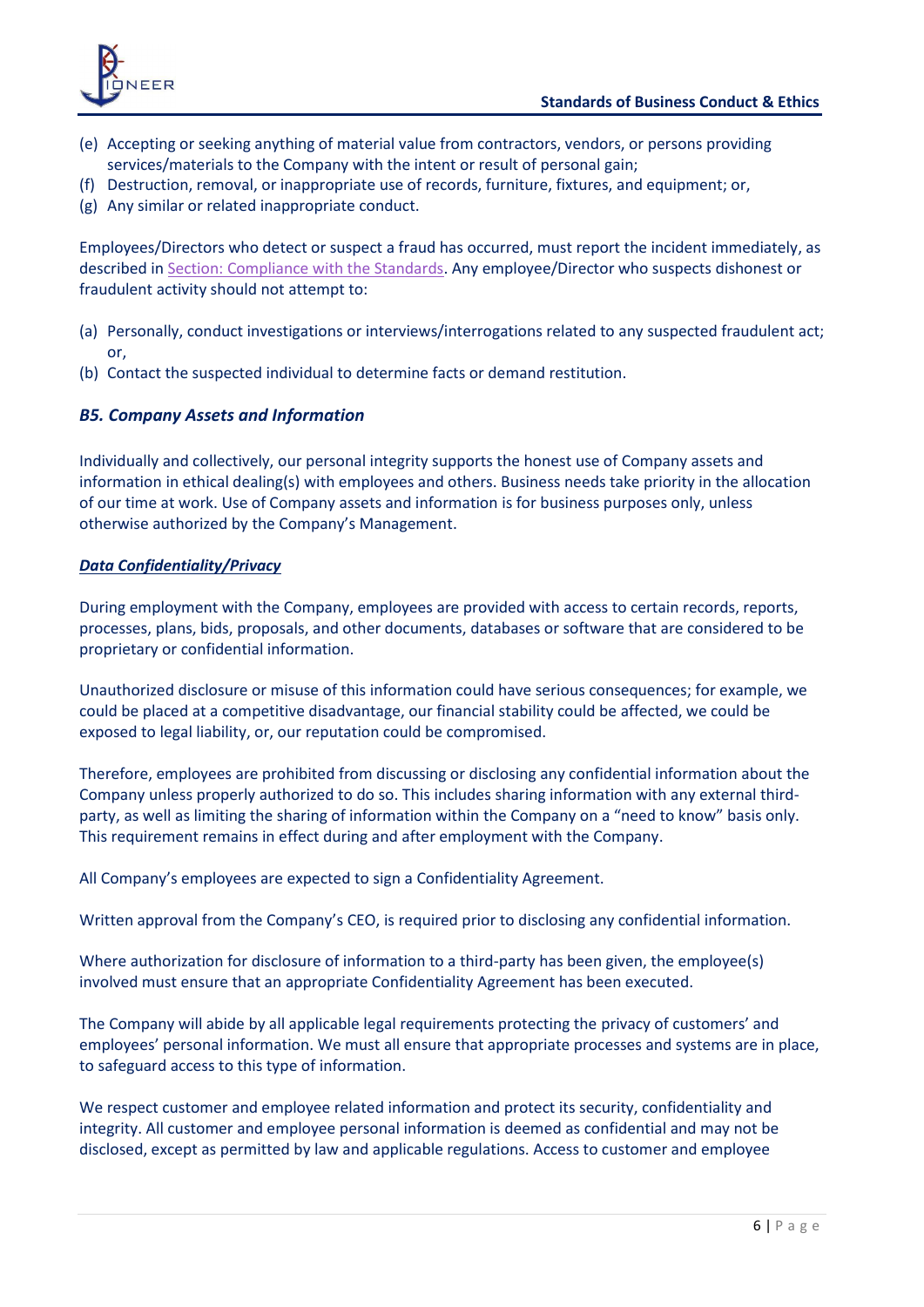

personal information is strictly controlled on a "need to know" basis and is used for legitimate business purposes only.

#### *Insider Trading*

To assure compliance with the Standards and applicable securities laws, the Company requires that all Employees/Directors refrain from conducting transactions involving the securities of the Company or such other Companies, during the "Blackout Period" as this is determined in these Standards.

A "Blackout Period" is the period beginning one month after the end of each fiscal quarter and ending on the second trading day following the date of the public release of the Company's earnings results for that quarter.

In addition, no Employees/Directors shall directly or indirectly engage in any transactions involving any securities issued by or related to the Company during any period commencing on the date that he possesses material non-public information concerning the Company and ending at the beginning of the second market trading day after the public disclosure of that information or such time as that nonpublic information is no longer material.

The Employees/Directors may not disclose any Material Nonpublic Information concerning the Company or make any recommendations or express opinions on the basis of Material Nonpublic Information as to trading in the Company's Securities to any other persons or entities (including, but not limited to, family members, friends, social acquaintances, investors, financial analysts and consulting firms), unless such disclosure is made in accordance with the Company's policies regarding the protection or authorized external disclosure of information. This prohibition applies regardless of whether the Insider receives any benefit from the use of that information by the other person or entity.

#### *Use of Company Property (including IT assets)*

Any employee/Director who possesses or is provided with access to Company property (including IT related assets), shall exercise care while using such property and ensure its proper maintenance, security, handling and operation as per applicable Company's policies & procedures (i.e. HR & Administrative policies, IT policies and procedures). An employee/Director may be held financially and/or criminally responsible for any losses due to fraud or mistreatment of Company property.

Misuse of such property may include use for personal purposes, unauthorized removal of property from Company premises, copying of copyrighted/licensed materials (i.e. software), inappropriate use of the property or misappropriation of Company funds, etc.

#### *The Workplace*

A safe and clean work environment is important to the wellbeing of our employees. The Company complies with applicable safety and health regulations and appropriate practices.

#### <span id="page-6-0"></span>*B6. Conflicts of Interest*

All Company employees/Directors should avoid any activity that creates an actual or potential conflict of interest, i.e., any situation in which their actions or loyalties are divided between personal interest and the Company's interests or between the Company's interests and those of another. If you are unsure whether a conflict exists, you should raise the matter, as described in Section: [Compliance with the Standards.](#page-7-2)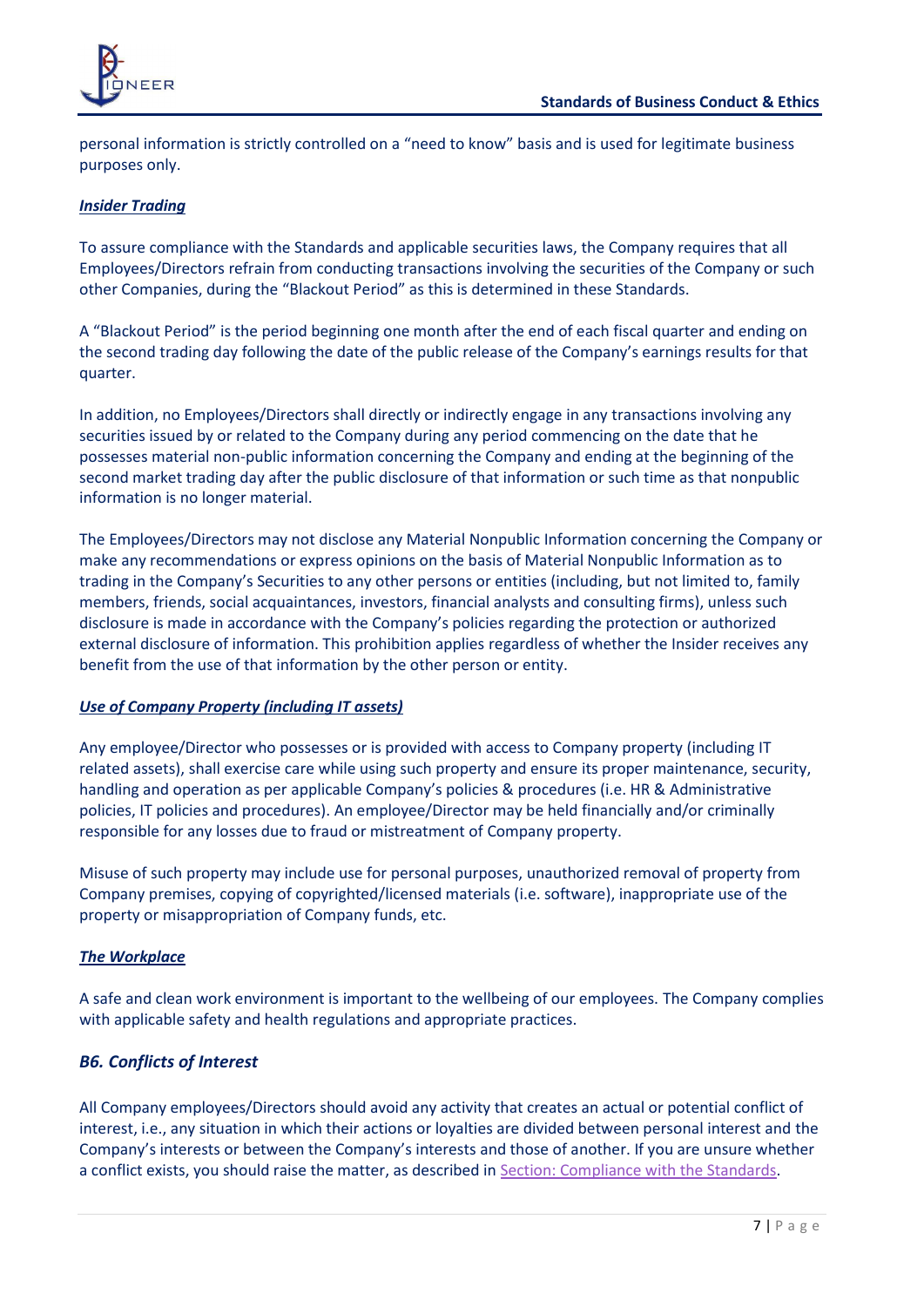

The following activities are prohibited, unless prior approval is received from the Company's CEO:

- (a) Owning, operating, or being employed by any business that competes, directly or indirectly, with the Company;
- (b) Engaging in a business transaction with the Company, except relating to our regular employee programs;
- (c) Having a direct or indirect personal financial relationship with a competitor, customer, or supplier (this does not include the purchase of publicly traded shares unless a controlling or significantly influential interest is acquired);
- (d) Awarding a contract or entering into any other financial transaction with a former employee or family member, on Company's behalf;
- (e) Engaging in any other employment or extensive personal projects during work hours, or using the Company's property in other employment;
- (f) Soliciting or entering into any business or financial transaction with an employee you supervise, either directly or indirectly;
- (g) Solicitation and distribution of materials by a third party to the Company employees on Company property;
- (h) Loans to, or guarantees of obligations of employees, Officers or Directors and their immediate family members.

#### <span id="page-7-0"></span>*B7. Community*

#### *Citizenship & Community Service*

The improvement of society as well as the communities we serve and in which we operate, is important to us. We encourage the support of charitable, civic, educational and cultural causes. Every Company employee/Director should be aware, however, that if he/she seeks appointment or election to public office such activity might create an actual or potential conflict of interest. As above, if you are unsure whether seeking public office might create such an actual or potential conflict, you should raise the matter, as described in [Section: Compliance with the Standards.](#page-7-2)

#### *Environment*

The Company is committed to the protection of the environment. To comply with this commitment, our policy is to meet or exceed all applicable laws and regulations. Any occurrence that is a breach of any law or regulation relating to the protection of the environment, should be reported as described i[n Section:](#page-7-2)  [Compliance with the Standards.](#page-7-2)

#### <span id="page-7-1"></span>*B8. Social Media*

The Company recognises the importance of social media as a forum for employees to post their own views and ideas. However, material posted online can severely impact the Company's reputation. Employees should always make it clear that any views expressed, are their own and do not represent the Company.

#### <span id="page-7-2"></span>*B9. Compliance with the Standards*

#### *Administration & Enforcement*

These Standards have the endorsement and full support of the Company's Board of Directors.